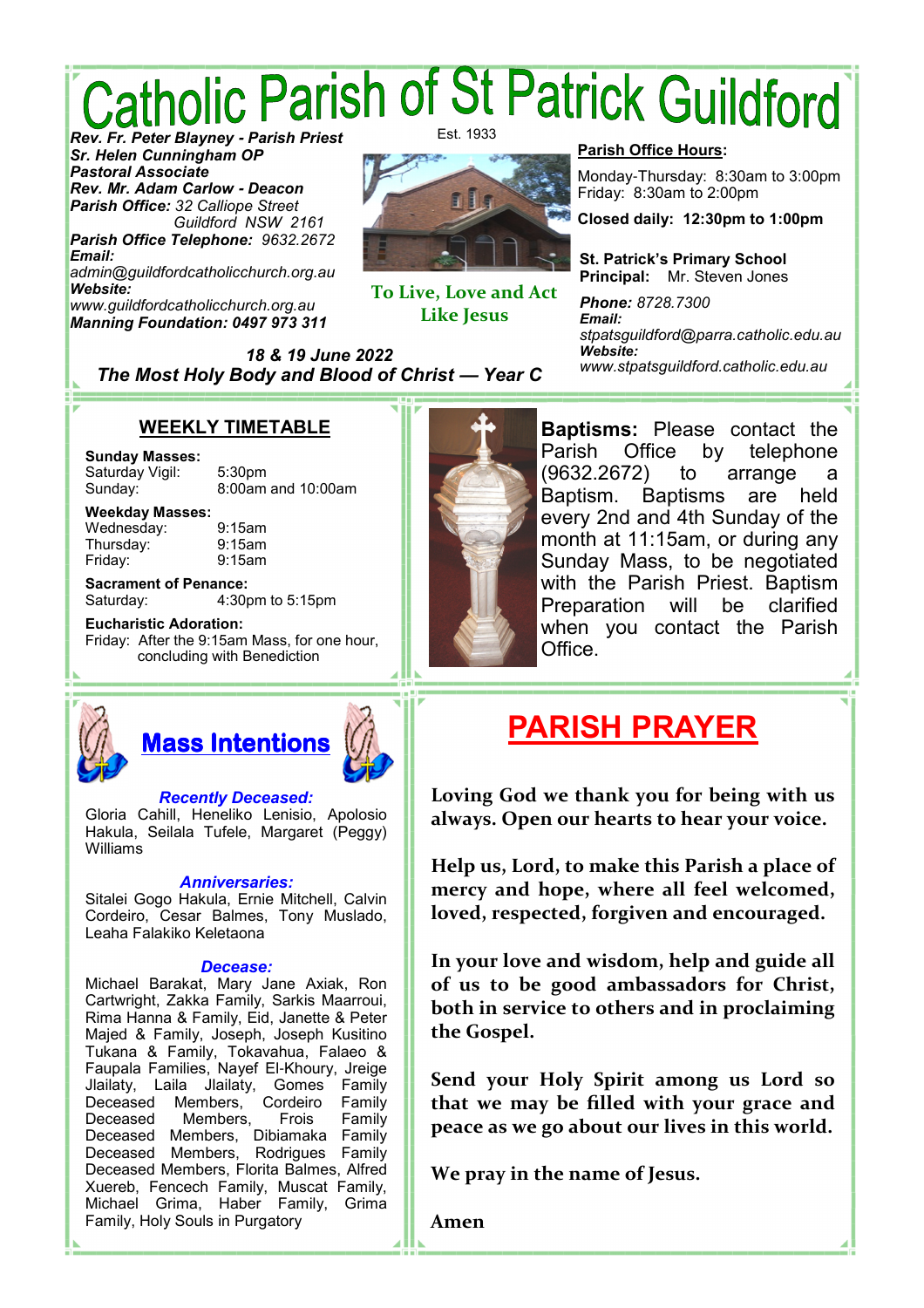

## **LITURGY OF THE WORD THE MOST HOLY BODY AND BLOOD OF CHRIST (CORPUS CHRISTI) — YEAR C**



### **1ST READING: GENESIS 14:18-20**

A reading from the book of Genesis

Melchizedek king of Salem brought bread and wine; he was a priest of God Most High. He pronounced this blessing:

'Blessed be Abraham by God Most High, creator of heaven and earth,

and blessed be God Most High for handing over your enemies to you.'

And Abraham gave him a tithe of everything.

The word of the Lord **Thanks be to God**

#### **RESPONSORIAL PSALM: PS 109:1-4**

**Response:** You are a priest for ever, in the line of Melchizedek.

The Lord's revelation to my Master: 'Sit on my right: I will put your foes beneath your feet.' **R.**

The Lord will send from Zion your sceptre of power: rule in the midst of all your foes. **R.**

A prince from the day of your birth on the holy mountains; from the womb before the daybreak I begot you. **R.**

The Lord has sworn an oath he will not change. 'You are a priest for ever, a priest like Melchizedek of old.' **R.**

#### **2ND READING: 1 CORINTHIANS 11:23-26**

A reading from the first letter of St. Paul to the **Corinthians** 

This is what I received from the Lord, and in turn passed on to you: that on the same night that he was betrayed, the Lord Jesus took some bread, and thanked God for it and broke it, and he said, 'This is my body, which is for you; do this as a memorial of me.' In the same way he took the cup after supper, and said, 'This cup is the new covenant in my blood. Whenever you drink it, do this as a memorial of me.' Until the Lord comes, therefore, every time you eat this bread and drink this cup, you are proclaiming his death.

The word of the Lord **Thanks be to God**

#### **GOSPEL ACCLAMATION: JOHN 6:51-52**

**Alleluia, alleluia!** I am the living bread from heaven, says the Lord; whoever eats this bread will live for ever. **Alleluia!**

#### **THE GOSPEL: LUKE 9:11-17**

A reading from the holy Gospel according to Luke

Jesus made the crowds welcome and talked to them about the kingdom of God; and he cured those who were in need of healing.

It was late afternoon when the Twelve came to him and said, 'Send the people away, and they can go to the villages and farms round about to find lodging and food; for we are in a lonely place here.' He replied, 'Give them something to eat yourselves.' But they said, 'We have no more than five loaves and two fish, unless we are to go ourselves and buy food for all these people.' For there were about five thousand men. But he said to his disciples, 'Get them to sit down in parties of about fifty.' They did so and made them all sit down. Then he took the five loaves and the two fish, raised his eyes to heaven, and said the blessing over them; then he broke them and handed them to his disciples to distribute among the crowd. They all ate as much as they wanted, and when the scraps remaining were collected they filled twelve baskets.

The Gospel of the Lord **Praise to you, Lord Jesus Christ**



**I am the living bread from heaven, whoever eats this bread will live forever.**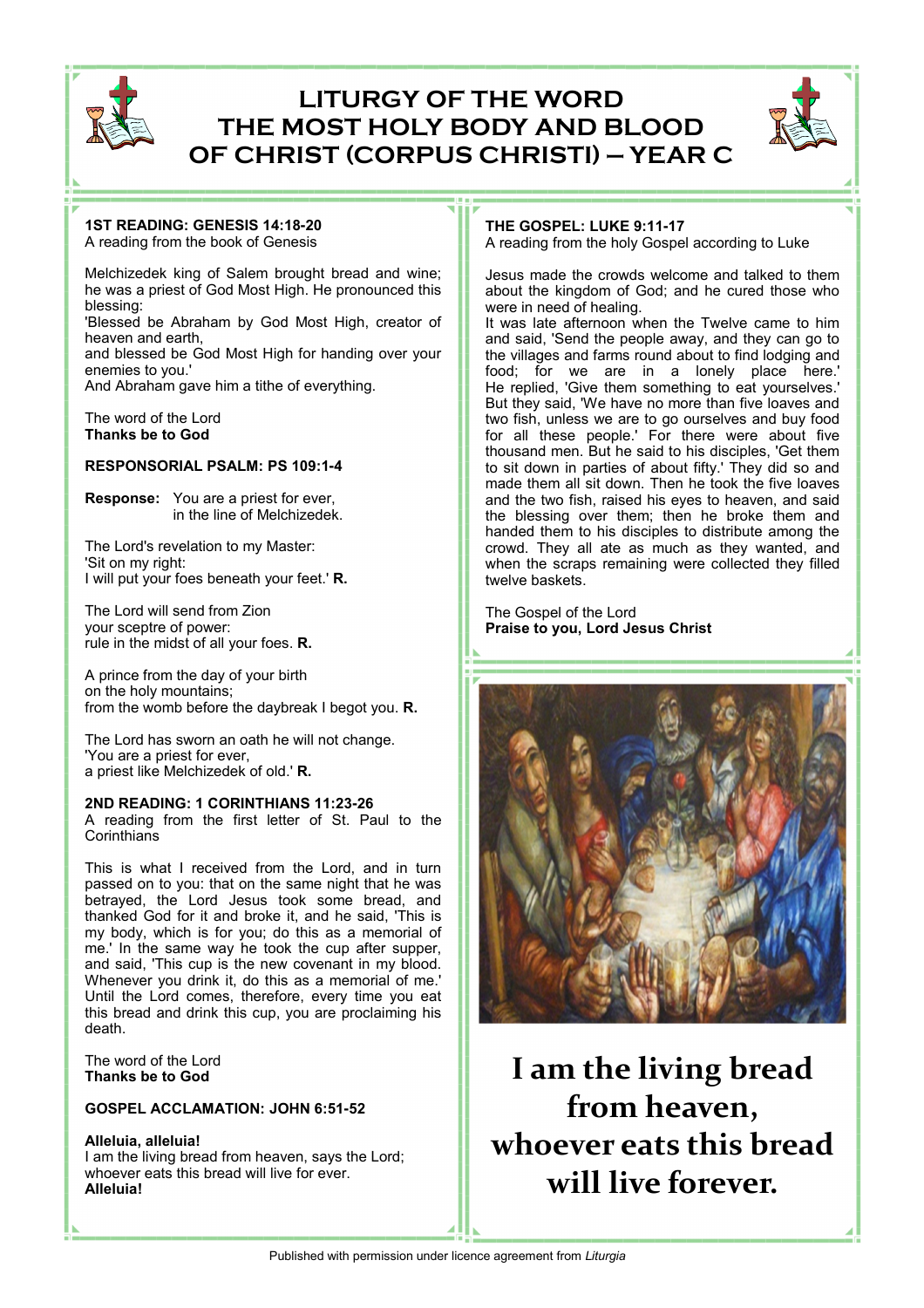## **PARISH NOTICES**

**ST. PATRICK'S WINTER RAFFLE 2022:** Our parish community is raising funds to support Net Ministries Australia as they share the Good News of Jesus Christ with the young people of the Northern Territory through our St. Patrick's Winter Raffle 2022. Bring your cash --. **Tickets on Sale:** \$2.00 each or 3 for \$5.00. **Prizes:** \$100.00 fuel card; \$100.00 fruit box; \$150.00 active kid's pack. Be in it to win it ! **Tara Wall, one of our parishioners will be here to share insight into her ministry work for 2022.** 5:30pm Vigil Saturday, 2 July; 8:00am Sunday, 3 July; 10:00am Sunday, 3 July. Please join us for morning tea after 10.00am Mass where the raffle will be drawn and you will be able to ask Tara about her experiences.

**MASS OF CHRISTIAN BURIAL FOR MRS. GLORIA CAHILL** (formerly of Bangor Street) will be celebrated in the Church on Thursday, 23 June at 11:00am. All welcome to attend and pray farewell for a member of the parish family.

**NO MASS AT 9:15AM ON THURSDAY, 23 JUNE**  due to Mrs. Gloria Cahill's funeral Mass at 11:00am on the same day.

**"I WAS THERE":** On Friday, 24 June we, the church in Cumberland, have a great opportunity to learn more about the experience of refugees in our local community, and to show our support. Young refugees from **Holroyd High School** will be sharing their stories through drama, movement, sound and storytelling in a performance at Casula Powerhouse Theatre. "Treehouse Theatre" works with young refugees to help them share their stories through theatre. This enables the young people to therapeutically process their experiences, while simultaneously raising community understanding and awareness of the experience of refugees. Experience first-hand stories direct from the young people who lived them. Originally from countries you hear about in the evening news, these students now attend Holroyd High School and Intensive English Centre. Their bittersweet stories will make you smile, cry, laugh out loud and leave you feeling inspired.

Their performance "I Was There" is on at: Casula Powerhouse Theatre. Friday, 24 June 2022, 7:00pm. **Tickets:** Adult \$25.00, Child \$20.00 (**NB:** Not recommended for children under 12 years, due to distressing content), Senior/Concession \$20.00, Group  $(10+)$  \$20.00, Family of 4 \$90.00.<br> **Book** at: https://tickets.casulapow

**Book at:** https://tickets.casulapowerhouse.com/ Events/TREE-OF-LIFE-I-WAS-THERE/Fri-Jun-24- 2022-19-00. For more details contact Aaron Terry, Convener, Cumberland Connect for Christ 0421 578 758 or aaronterry83@hotmail.com.

**COMPUTER OPERATORS NEEDED!** More volunteers are needed to operate the computer at each of our Masses – Saturday 5.30pm, Sunday 8.00am and 10.00am. You will receive 'on the job, training' and mentoring before going solo! Please pray and think about this request. Please let me know if you are willing to be part of this 'computer ministry'. Thanks and blessings. **~ Sr. Helen**

**MANNING FOUNDATION:** Winter is here! The Manning Foundation is in need of all sizes of clean blankets to give to those in need. There may be surplus blankets, rugs or other bedding in our cupboards — the Manning Foundation would welcome them and those receiving them would be very grateful to you. The drop-off place — the Parish Office (during office hours).

**CATHOLIC OUTLOOK:** The Winter/Ordinary Time 2022 Edition of the Catholic Outlook is now available at the back of the Church.

**PLANNED GIVING OFFERING ENVELOPES:** The Planned Giving Offering envelopes for the 2022/2023 financial year are available in the foyer of the Church for those parishioners who contribute. If any parishioner would like to contribute, please contact the Parish Office during office hours (9632.2672) and a set of envelopes can be arranged for you.

**1ST AND 2ND COLLECTION COUNTERS ROSTER:** The new roster for the 2022/2023 financial year is now available for collection from the Sacristy.

**TAP & GO" DONATION POINT:** The opportunity is now available for parishioners and visitors to donate to St. Patrick's Parish using a credit or debit card. The majority of parishes in the Diocese now have this facility. Following advice from both the Parish Pastoral Council and the Finance Committee to install this new donation point, it will be available for use at the weekend Masses, at least initially. The donation is pre-programmed for \$5.00 per tap of the card over the tap symbol. If you wish to donate more than \$5.00, tap again. It takes a few seconds to record your donation. The Diocese's encouragement to use this facility is a response to the trend where most people carry little, if any, cash these days. The donation point does not take the place of the First and Second collections or the weekly envelope offerings. St. Patrick's is very grateful for your donations, however you wish to make them.

## **DIOCESAN NOTICES**

#### **POSITIONS VACANT:**

Senior Administrative Support Co-Ordinator – Diocese of Parramatta<br>Youth Min

Minister/Co-Ordinator (Part-Time) St. Bernadette's Parish, Castle Hill

Regional Co-Ordinator – Confraternity of Christian Doctrine, Diocese of Parramatta – **Applications close 10:00pm Sunday, 26 June**

**More details at:** parracatholic.org/employment

Disability Support Worker – Garden Crew – Catholic Care Western Sydney and the Blue Mountains

Community Outreach Worker – Aboriginal Identified – Catholic Care Western Sydney and the Blue **Mountains** 

Family Preservation Caseworker – Catholic Care Western Sydney and the Blue Mountains

**More details at:** https://www.seek.com.au/jobs?<br>advertiserid=39387017 or by emailing: advertiserid=39387017 careers@ccss.org.au